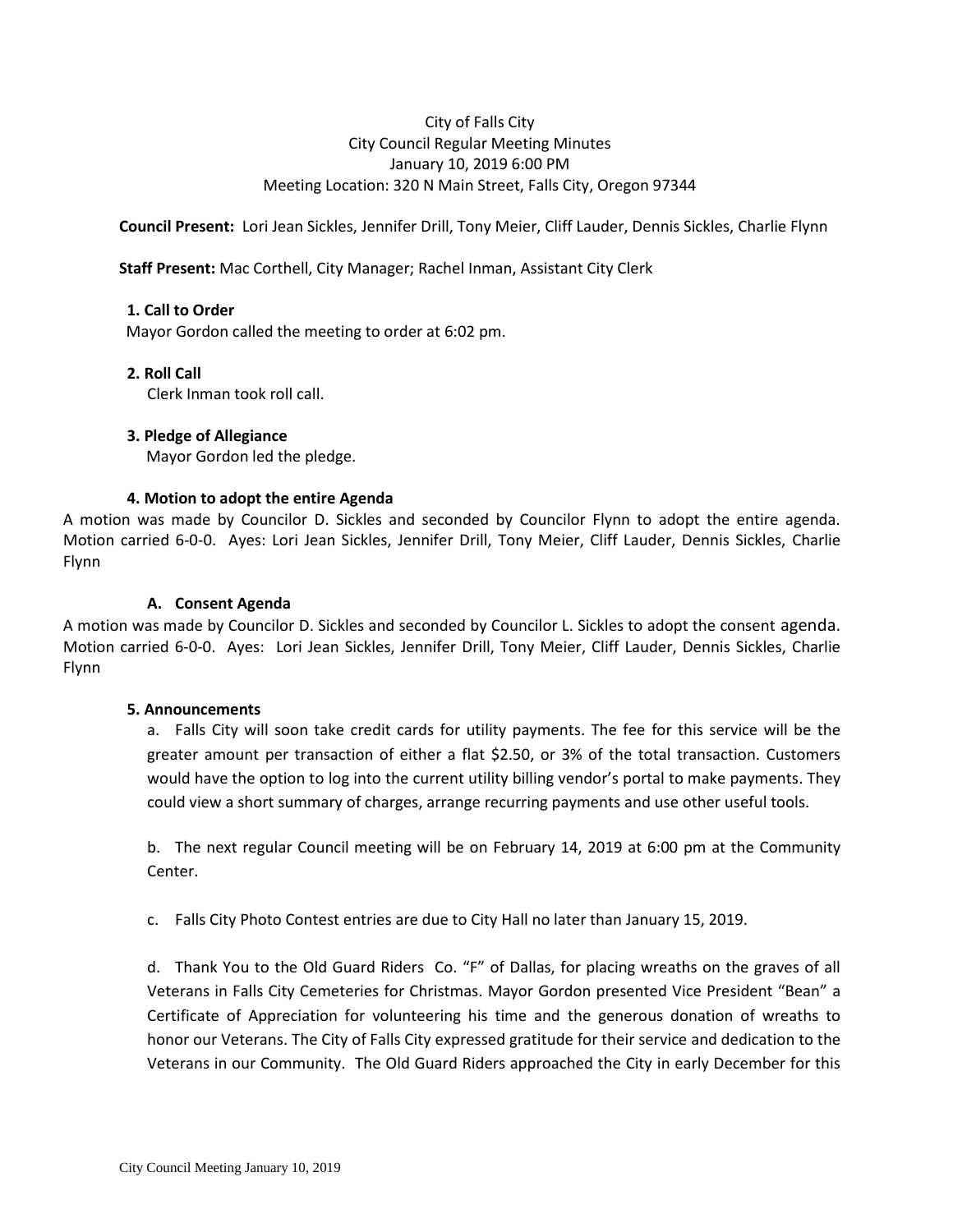purpose. President Bean said this is done annually and Falls City Cemeteries will be part of the "Wreaths Across America" program.

# **Swearing-In(s)**

City Manager Corthell swore in the following to their new terms:

- a. Municipal Court Judge- Honorable Judge, Stan Butterfield
- b. Mayor- Jeremy Gordon
- c. Councilor-Tony Meier
- d. Councilor- Lori Jean Sickles
- e. Councilor- Jennifer Drill

#### **Committee Appointments by Council**

- f. Parks and Recreation Committee- Sarah "Rosie" Brownell
- g. Public Works Committee- Mike McConnell
- h. Historical Landmarks Commission- Mike McConnell
- i. Historical Landmarks Commission- Guy Mack

Two additional applications were place before Council. (Exhibit A)

- a. Historical Landmarks Commission- Amy Houghtaling
- b. Budget Review Committee Amy Houghtaling
- c. Historical Landmarks Commission- Bruce Garrett

Motion made by Councilor Flynn to accept all appointments and seconded by Councilor Meier. Motion carried 6-0-0. Ayes: Lori Jean Sickles, Jennifer Drill, Tony Meier, Cliff Lauder, Dennis Sickles, Charlie Flynn

#### **6. Community & Government Organizations**

a. Falls City Public Works Report

Don Poe Public Works Supervisor sent his regrets he did not make the meeting. Public Works dealt with a sinkhole issue most of the day.

- b. Falls City Fire Report No Comments
- c. Polk County Sheriff's Office Report Sheriff Garton was thanked for his presence and continued support.

#### **7. Communications**

None

#### **8. Consent Agenda**

A motion made by Councilor Drill and Seconded by Councilor Lauder to adopt the consent agenda. Motion carried 6-0-0. Ayes: Lori Jean Sickles, Jennifer Drill, Tony Meier, Cliff Lauder, Dennis Sickles, Charlie Flynn

#### **9. Public Comments**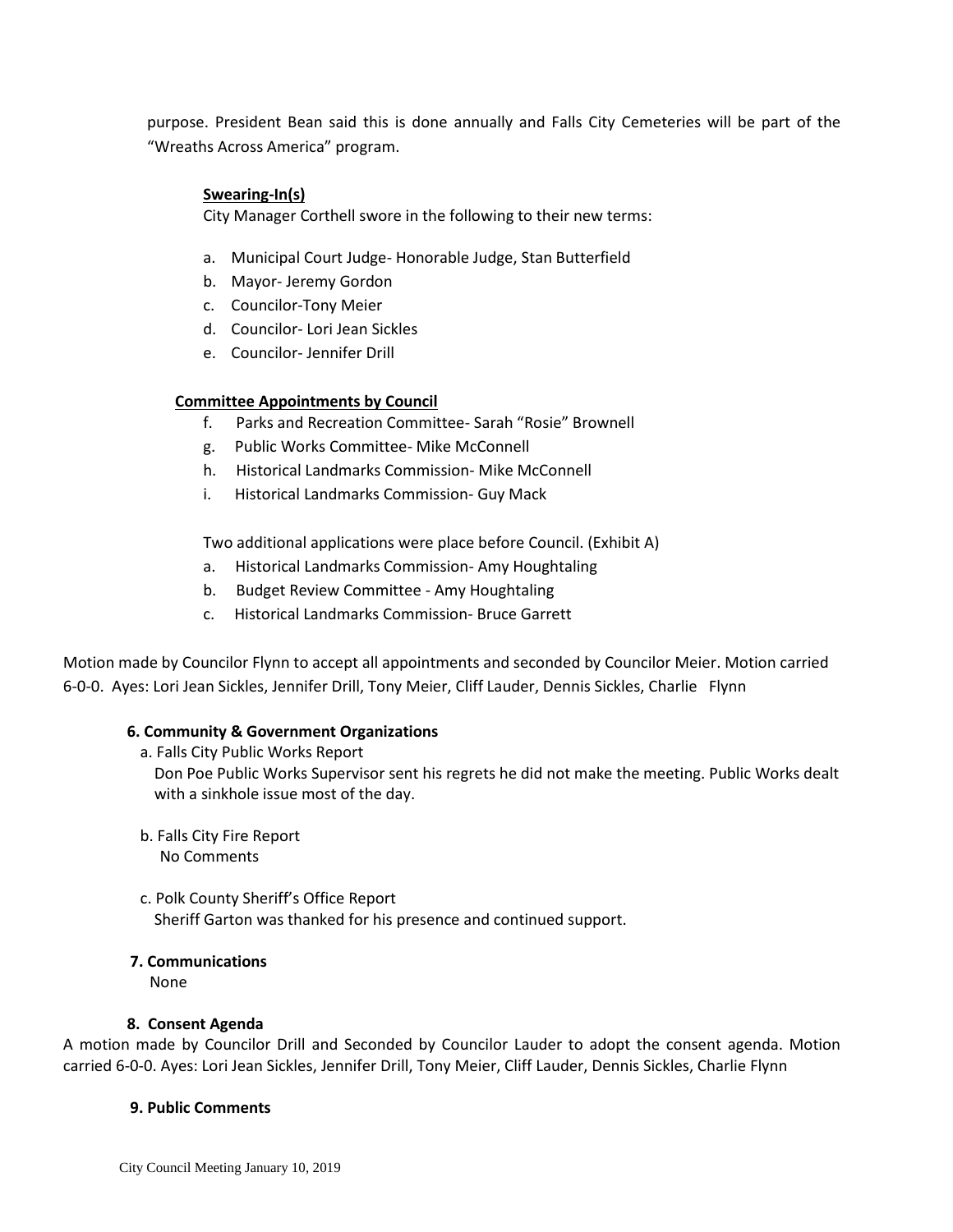Tracy Young of Falls City spoke to Council regarding her water bill. She feels she was overpaying. City Staff will look into and will get back to her. Staff researched and found no errors. She thanked Code Services Officer, Steve Birr for the work he has done with complaints of a barking dog and construction. Mayor Gordon thanked her for her feedback regarding City services. He stated that City Manager Corthell is head of all City employees. Any questions or concerns with staff performance should be addressed to him and not to Council.

#### **10. New Business**

### a. **OLCC Liquor License Renewals**

 The City has three business that hold state liquor licenses: Frink's General Store, The Boondocks and The Bread Board. City Staff could find no reason why Council would table or make an unfavorable recommendation for the businesses and recommend Council directs staff to write a renewal recommendation for all three Falls City businesses as they bring revenue to the City and convenience to customers.

A motion made by Councilor Meier and Seconded by Councilor Lauder to direct staff to write a liquor license renewal recommendation to OLCC for Frink's General Store, The Boondocks, and The Bread Board. Motion carried 4-0-2. Ayes: Tony Meier, Cliff Lauder, Dennis Sickles, Charlie Flynn. Nays: 0 Abstain: Lori Jean Sickles, Jennifer Drill

> Councilor L. Sickles is co-owner of the Boondocks and therefore abstained. Councilor Drill did not offer a reason for her abstention. In the future, staff will request the reason is clarified for the record.

### b. **Election of Council President**

 The City Charter requires the election of Council president during the first meeting of each year. Council President presides over Council meetings in absence of Mayor and acts as the Mayor when the Mayor is unable to perform duties. Councilor Meier was elected to his first term as Council President in January 2018. Mayor Gordon requested nominations.

A motion made by Councilor D. Sickles and Seconded by Councilor Flynn to nominate Councilor Meier as council President. Motion carried 6-0-0. Ayes: Lori Jean Sickles, Jennifer Drill, Tony Meier, Cliff Lauder, Dennis Sickles, Charlie Flynn.

### c. **Resolution 01-2019 Surplus Property**

 This resolution would allow the City staff to dispose of surplus equipment by sale or donation. There are three vehicles the City would like to dispose of; a 1992 Ford Ranger, a 1986 Ford L-9000 Fire Pumper, which has served as the 4x4 response rig and a 1963 Western States Fire Engine. The City continues to pay for insurance on these rarely used rigs. David Moellenberndt, President of the Historical Society would like to see the 1963 Fire Pumper donated to the Polk County Historical Museum in Rickreall. The Pumper will have the Falls City logo remain on it. It is planned to be used in parades, summertime family day. Mr. Moellenberndt would like to have a Saturday with the Fire Department to learn about the history of the truck. The fire engine would be part of a larger exhibit for Falls City. Councilor Lauder appreciates the unique pieces to Falls City. Councilor Drill thanked Mr. Moellenbrendt.

A motion made by Councilor Flynn and Seconded by Councilor D. Sickles that the City Council of the City of Falls City adopt Resolution 01-2019, A RESOLUTION DECLARING CERTAIN CITY VEHICLES SURPLUS PROPERTY AND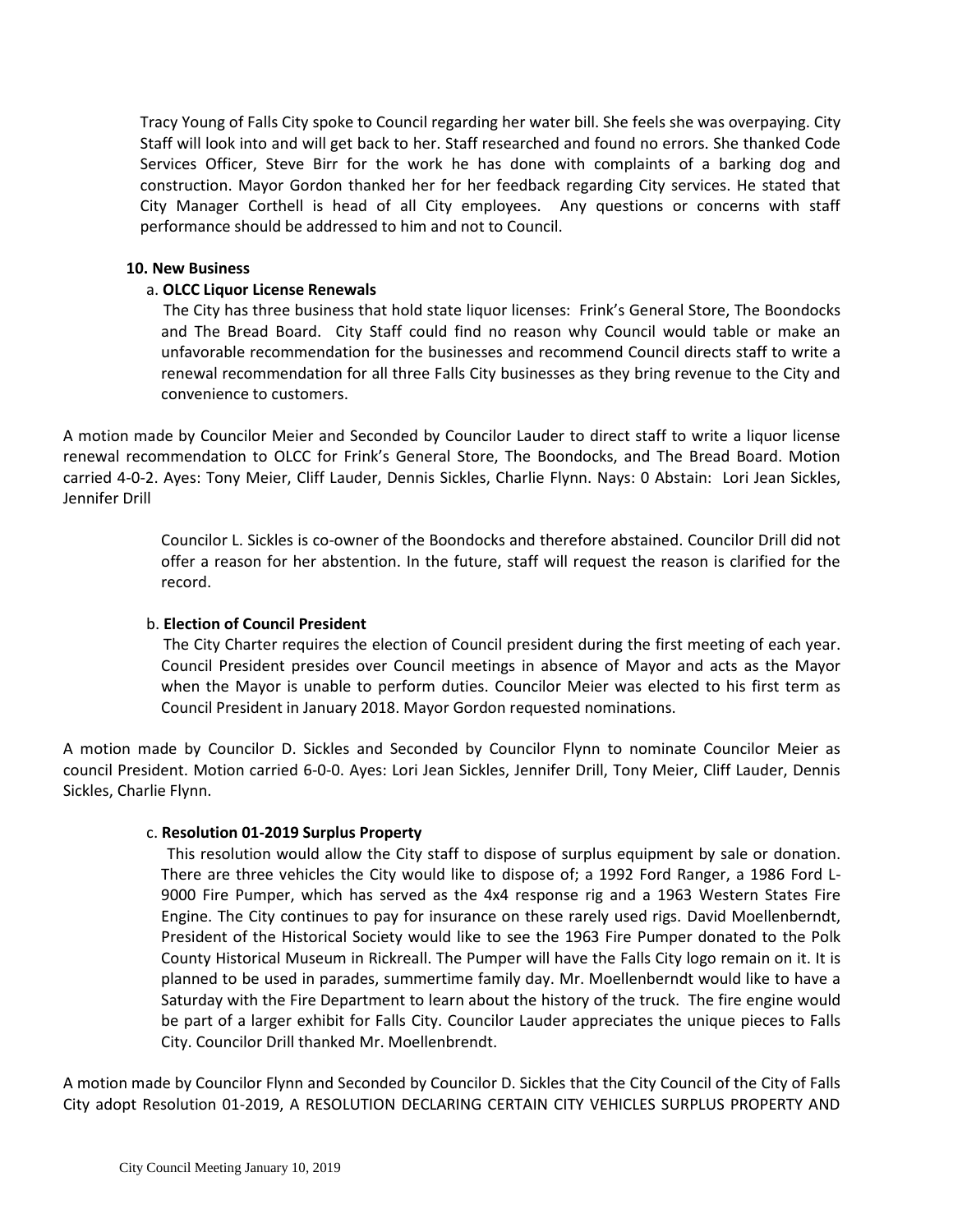AUTHORIZING THE SALE FOR DISPOSITION THEREOF. Motion carried 6-0-0. Ayes: Lori Jean Sickles, Jennifer Drill, Tony Meier, Cliff Lauder, Dennis Sickles, Charlie Flynn.

# d. **Ordinance 555-2019 Granting Administrative Addressing Authority to City Manager (1 st Reading by Title Only)**

This ordinance would provide administrative authority to the City Manager to assign property addresses. This must be done according to the review of Fire Chief Bob Young and the US Postal Office Post Master. Addressing is standard and sequential with odd and even number on certain sides of streets and roads. Council approval is an unnecessary formality. Traditionally, individual ordinances have been utilized to assign and or modify street numbers. Ordinance 555-2019 would streamline the process and staff time by approximately 2 (two) hours per address and equate to \$100.00 in cash value. A single reading with unanimous vote may adopt this ordinance and will become effective after 30 days.

A motion was made by Councilor L. Sickles and seconded by Councilor Meier the City Council of Falls City to read Ordinance 555-2019 by Title Only. ORDINANCE GRANTING ADDRESSING AUTHORITY WITHIN THE FALLS CITY LIMITS TO THE CITY MANAGER; AND REPEALING ALL PRIOR CONFLICTING ORDINANCES Motion carried. 6- 0-0-0. Ayes: Lori Jean Sickles, Jennifer Drill, Tony Meier, Cliff Lauder, Dennis Sickles, Charlie Flynn

A motion was made by Councilor L. Sickles and seconded by Councilor Flynn the City Council of Falls City adopt ordinance 559-2019, AN ORDINANCE GRANTING ADDRESSING AUTHORITY WITHIN THE FALLS CITY LIMITS TO THE CITY MANAGER; AND REPEALING ALL PRIOR CONFLICTING ORDINANCES. Motion carried. 6-0-0-0. Ayes: Lori Jean Sickles, Jennifer Drill, Tony Meier, Cliff Lauder, Dennis Sickles, Charlie Flynn.

 e. **Ordinance 556-2019 Amending the unnecessary noise section of Ordinance 512-06; and Repealing all conflicting Ordinances (1 st Reading by Title Only)**

Falls City Municipal Code Chapter 90: Nuisances is being reviewed by Falls City Code Services Officer, Steve Birr and City Manager Corthell. Many portions are antiquated or difficult to address as written. These portions have been in review and steadily revised. Mr. Birr's vast experience in law enforcement has been extremely helpful in this process. Removing some specific wording will allow the Code to be more easily enforced and clear to the layperson researching it. Mr. Corthell explained it has provisions for permitted uses, school activities, construction, events etc. Councilor Drill inquired if AKHA Farms would be exempt because there have been issues in the past with loud noises at odd hours. Council agreed the sounds coming from AKHA are unnecessary late at night and early in the morning. Councilor Flynn suggested stating the provisions for exceptions should not include the running of equipment. Mr. Corthell agreed it was a legitimate concern. Sheriff Garton stated that our current PCSO IGA could be discussed and renegotiated. Currently, the City is doing all possible to resolve issues before it raises to Law Enforcement level if the IGA or state law allow for intervention. For example, there is no County noise ordinance. A single reading with unanimous vote may adopt this ordinance and will become effective after 30 days.

A motion was made by Councilor L. Sickles and seconded by Councilor Meier the City Council of Falls City to read Ordinance 556-2019 by Title Only. ORDINANCE 556-2019 AMENDING THE UNNECESSARY NOISE SECTION OF ORDINANCE 512-06; AND REPEALING ALL CONFLICTING ORDINANCES. Motion carried. 6-0-0-0. Ayes: Lori Jean Sickles, Jennifer Drill, Tony Meier, Cliff Lauder, Dennis Sickles, Charlie Flynn.

### **11. Next Meeting Items**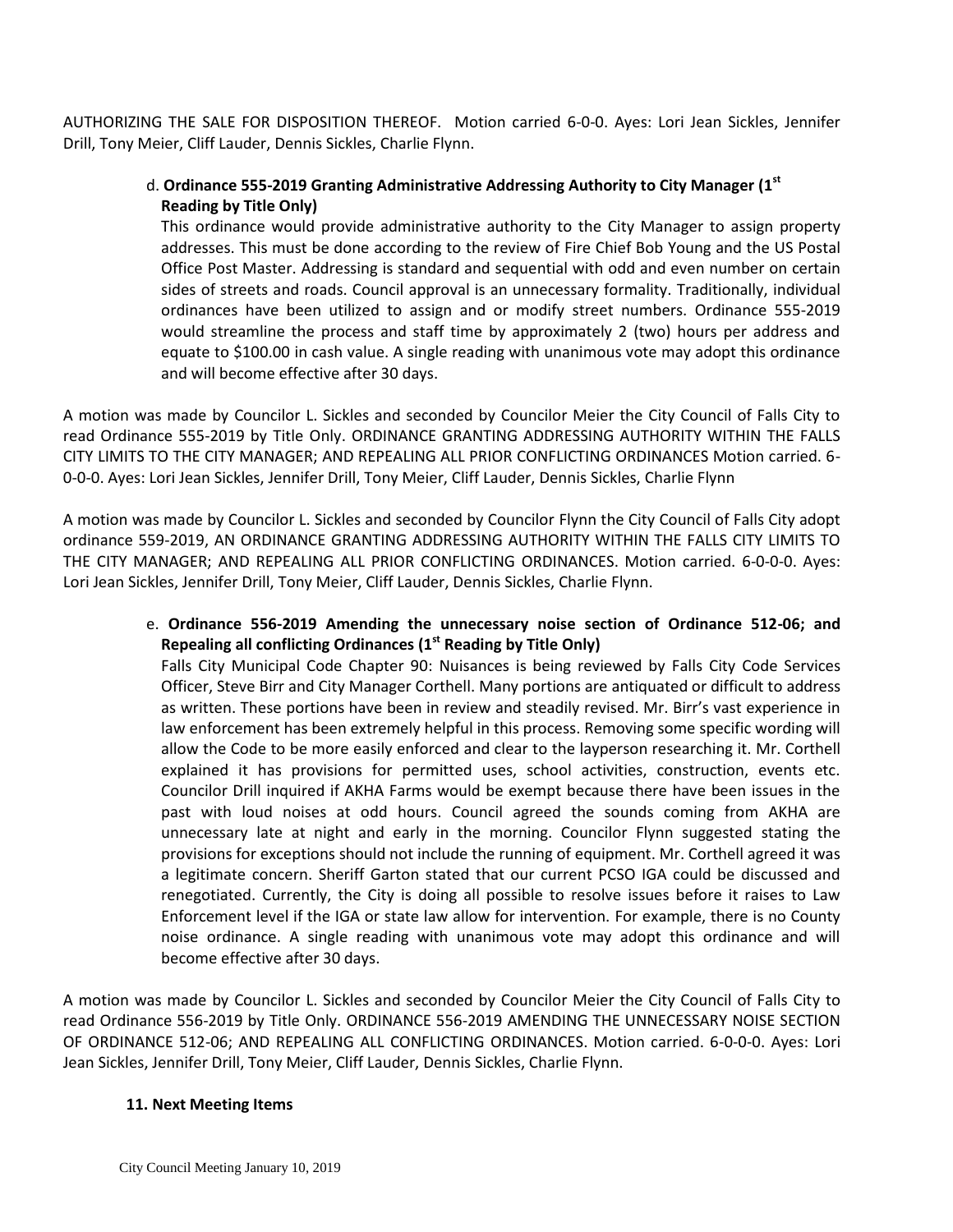- a. Polk CDC Revolving Fund Allocation for CDFI
- b. Telecom Master Franchise Ordinance
- c. Event Noise Permit Ordinance

#### **12. City Manager's Report**

It was decided to tough briefly on the above items. Information on the Historic Landmark Commission has been resolved by new application submitted and approved.

#### a. Polk CDC Revolving Fund Allocation for CDFI

With limited staffing, this decision could be put off until next year giving Falls City more time to research and decide whether to pool funding or keep as is in the Revolving Loan Fund.

#### b. Telecom Master Franchise Ordinance

Century Link is our sole provider for internet and phone services. Falls City is paid a franchise fee of approximately \$12,000.00 per year as opposed to Pacific Power who pays the City \$53,000.00 per year. Republic Services provided \$7,000- \$8,000.00 per year. Franchise payments are based on gross receipts and this is true with most of the City franchise agreements across the board. Currently our 1994 contract agreement is for 5% expired in 2014. The statutory maximum is 7%. However they have been adhering to the 5% that was required however they are only paying on the telephone. All of the cable related items they are not paying. During the last 19 years, larger Telecom companies have been in litigation with cities. Small cities often band together to have sufficient financial resources to combat these large companies. Franchises use ROWs to install their equipment, dig up roads, at the cost of the city and making profit at citizen expense. The State and Federal entities said pay a fee or give up your franchise. This ordinance would provide for all franchises using ROW's in Falls City to pay franchise fees. This would apply not only to our current franchise agreements but also to those whose lines run through the city to get to the coast such as AT&T. Fortunately, the City Attorney has one of the state's premier franchise attorneys working with him.

A Supplemental Environment Plan for the Old Mill Lot cleanup has been completed ahead of schedule. The numerous blackberry briars have been removed along the riverbank. Jeremy Winn, owner of Jay's Property Cleaning and Maintenance pulled the old care out. The school will replant the area as a project. Mr. Corthell and Jill Anzalone are working on a grant to build ADA accessible restrooms in the Michael Harding Memorial Park. This would involve 20% matching funds. The total monies available for the grant are \$130,000.00.

#### **13. Mayor and Council Reports**

West Valley Housing has decided not to fund the Direct Connect transportation project in the future due to a cost of \$35,000.00. The route included the tri cities of Dallas, Monmouth and Falls City. Mayor Gordon is working with Craig Pope and Brent DeMoe of Polk County Community Outreach to get the service operating again. Mayor Gordon has approached Chariots, a non-profit that administers grants for transportation. The County is applying for two grants to keep the Direct Connect service going. It is hoped the service will be offered on Saturdays for the Free Clinic, which would give residents a healthcare option. Mayor Gordon, Mr. Corthell have been working on events, how to organize, promote and budget, this is important for economic and community development. Mayor Gordon has been working with Polk County Tourism Alliance and Travel Salem to organize a Pride Celebration. The City would sponsor Pride Celebration 5K race organized by the City, The Boondocks and The Breadboard business owners. WOU offers a Planning/Special Topic